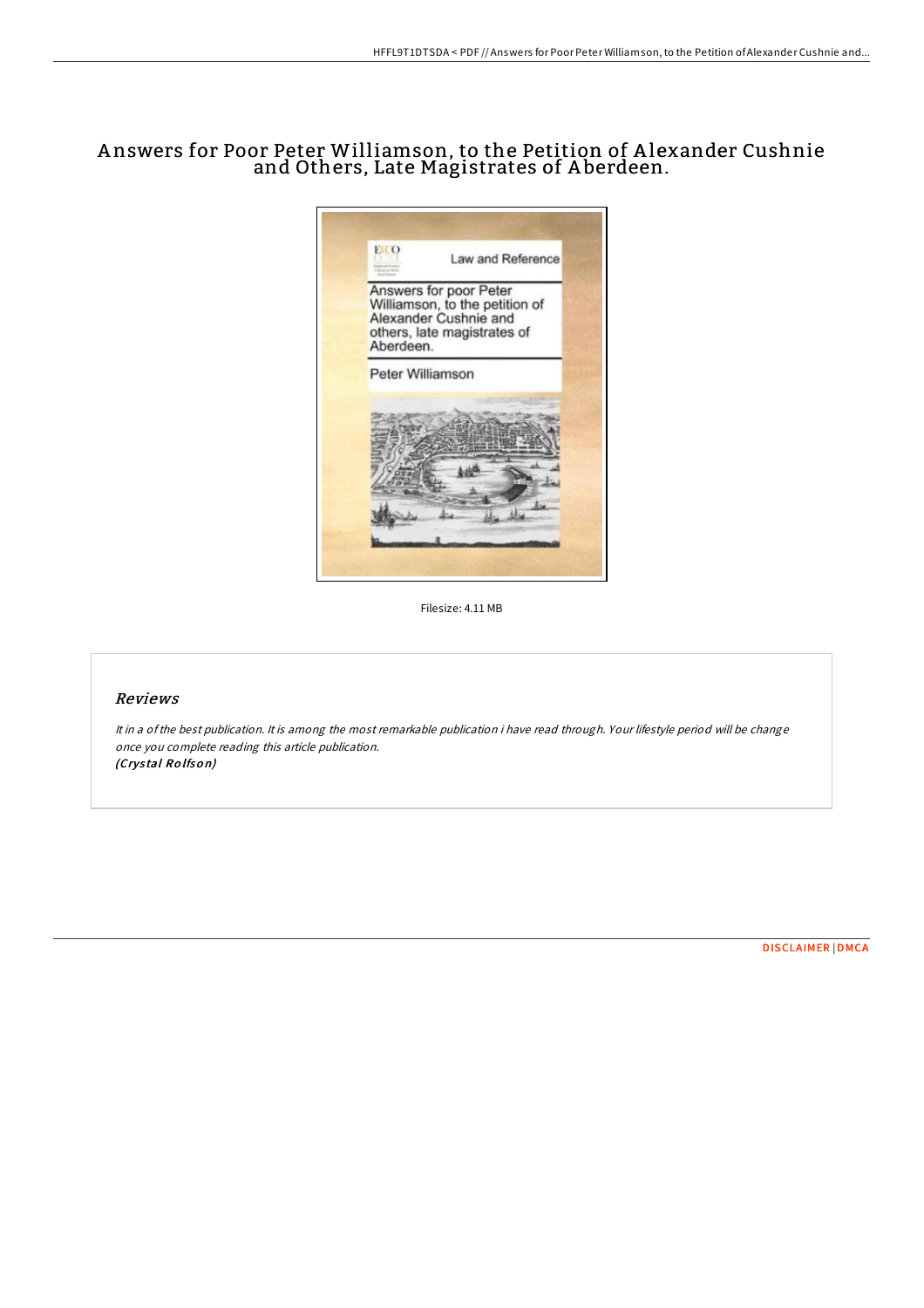## ANSWERS FOR POOR PETER WILLIAMSON, TO THE PETITION OF ALEXANDER CUSHNIE AND OTHERS, LATE MAGISTRATES OF ABERDEEN.



To get Answers for Poor Peter Williamson, to the Petition of Alexander Cushnie and Others, Late Magistrates of Aberdeen. eBook, you should click the hyperlink beneath and save the document or have accessibility to additional information which might be relevant to ANSWERS FOR POOR PETER WILLIAMSON, TO THE PETITION OF ALEXANDER CUSHNIE AND OTHERS, LATE MAGISTRATES OF ABERDEEN. ebook.

Gale Ecco, Print Editions, United States, 2010. Paperback. Book Condition: New. 189 x 246 mm. Language: English . Brand New Book \*\*\*\*\* Print on Demand \*\*\*\*\*.The 18th century was a wealth of knowledge, exploration and rapidly growing technology and expanding record-keeping made possible by advances in the printing press. In its determination to preserve the century of revolution, Gale initiated a revolution of its own: digitization of epic proportions to preserve these invaluable works in the largest archive of its kind. Now for the first time these highquality digital copies of original 18th century manuscripts are available in print, making them highly accessible to libraries, undergraduate students, and independent scholars.This collection reveals the history of English common law and Empire law in a vastly changing world of British expansion. Dominating the legal field is the Commentaries of the Law of England by Sir William Blackstone, which first appeared in 1765. Reference works such as almanacs and catalogues continue to educate us by revealing the day-to-day workings of society.++++The below data was compiled from various identification fields in the bibliographic record of this title. This data is provided as an additional tool in helping to insure edition identification: ++++Bodleian Library (Oxford)T216425Dated at head of the drop-head title: March 2. 1762.[Edinburgh, 1762]. 15, [1]p.; 4.

 $\mathbb B$  Read Answers for Poor Peter [Williamso](http://almighty24.tech/answers-for-poor-peter-williamson-to-the-petitio.html)n, to the Petition of Alexander Cushnie and Others, Late Magistrates of Abe rd e en. Online

Download PDF Answers for Poor Peter [Williamso](http://almighty24.tech/answers-for-poor-peter-williamson-to-the-petitio.html)n, to the Petition of Alexander Cushnie and Others, Late Magistrates of Aberdeen.